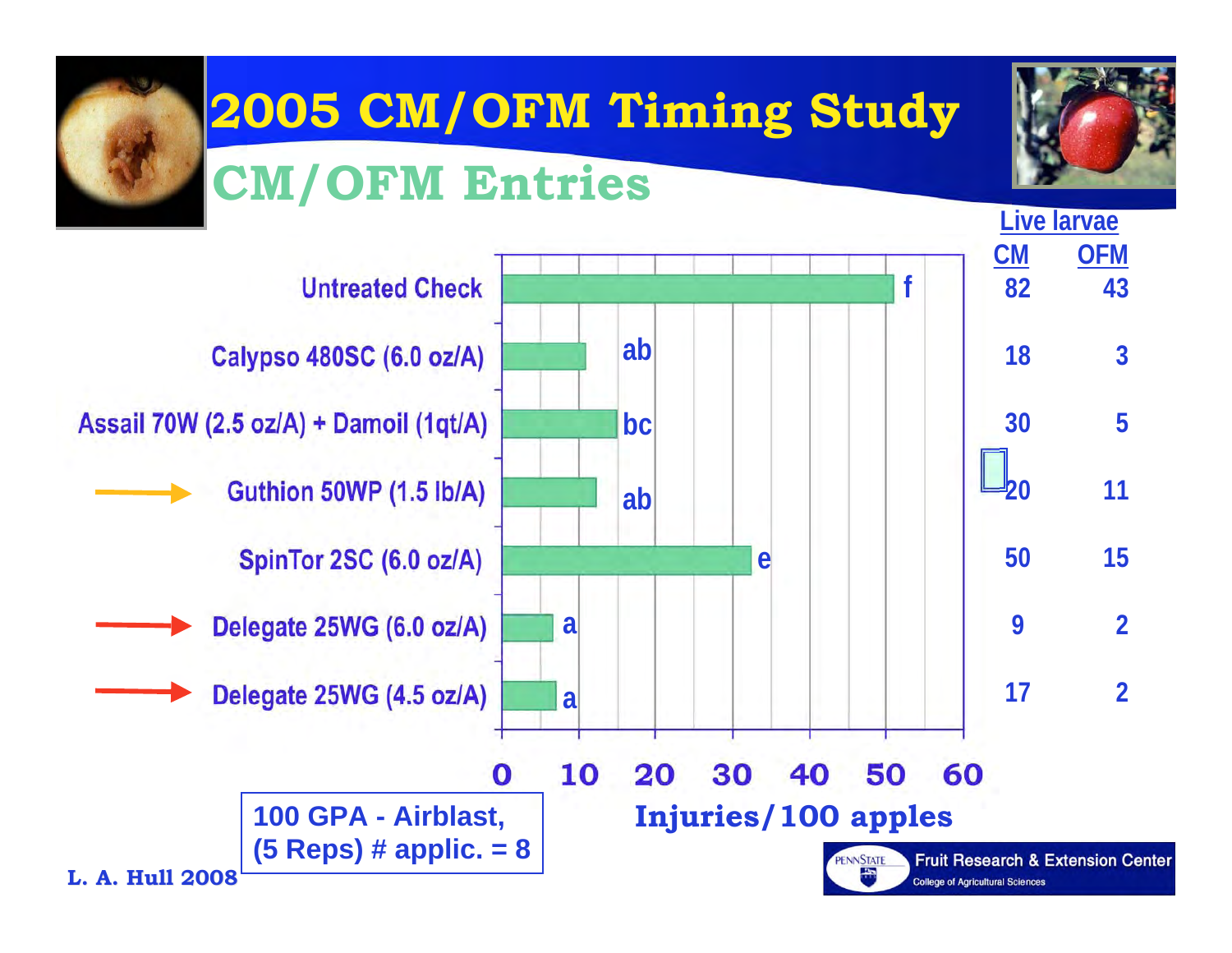

L.A. Hull-2005 **L. A. Hull 2008 \*LI-700 (0.0625%)**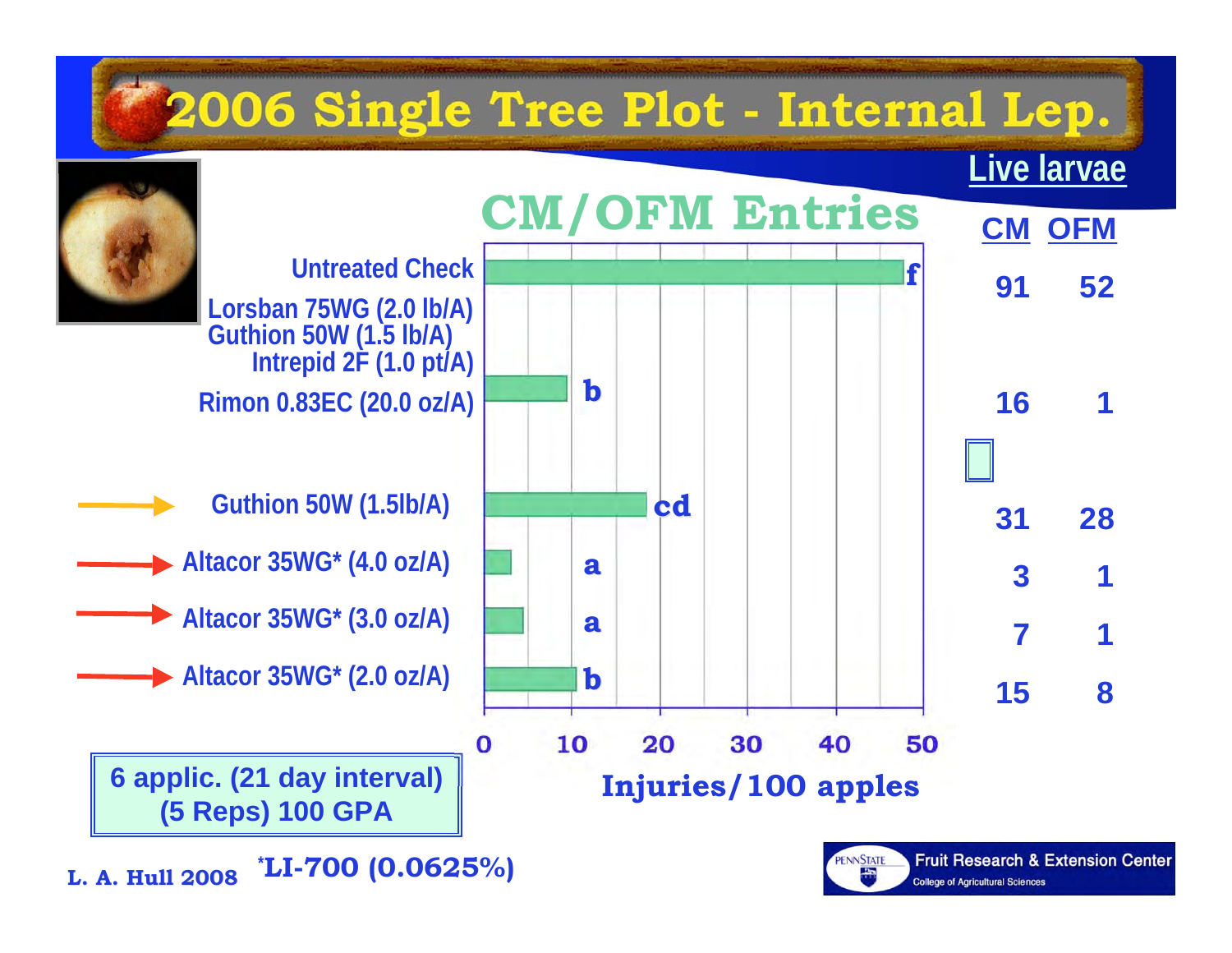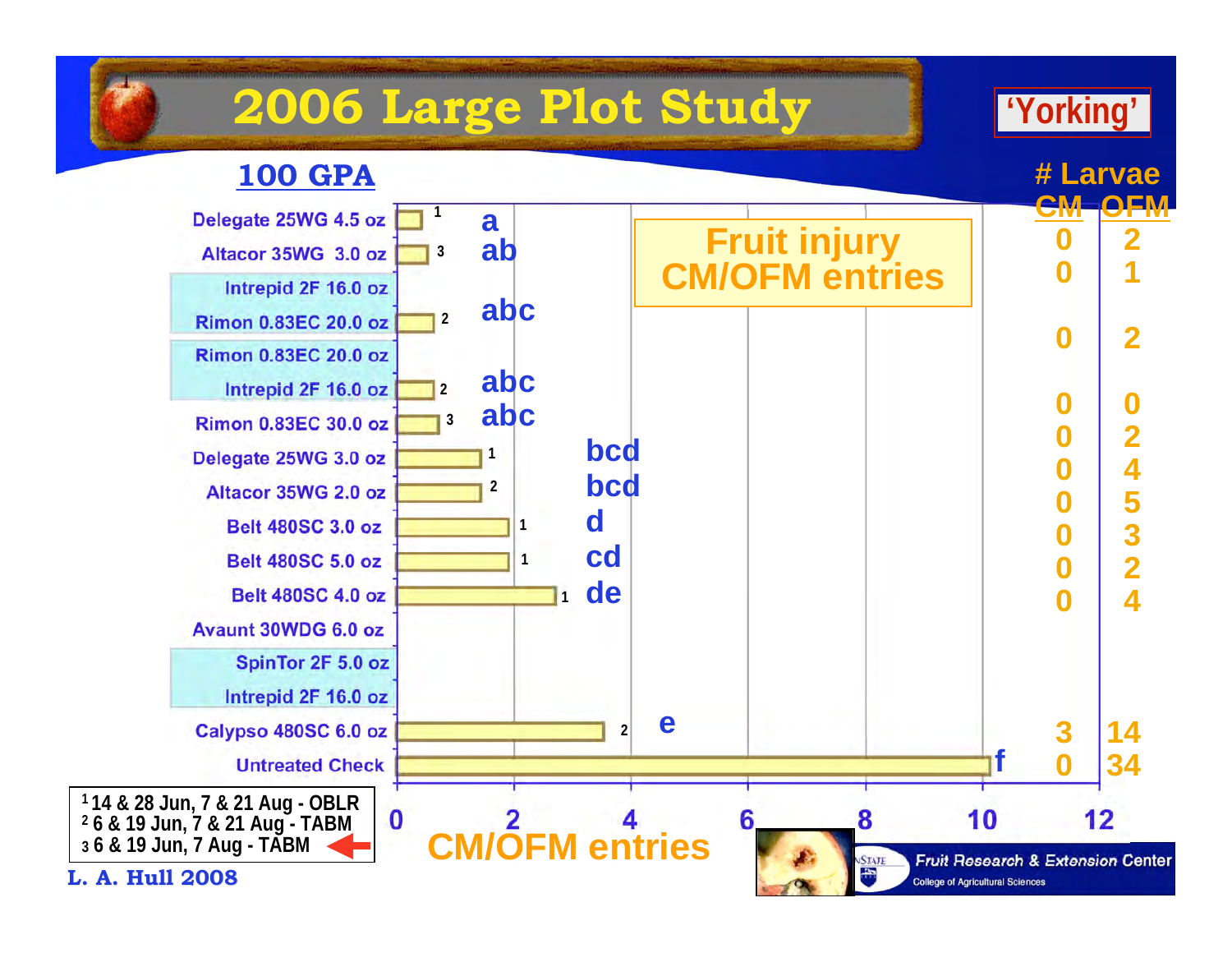#### **'Golden Delicious' & 'York'**

### **2007 Large Plot Study**

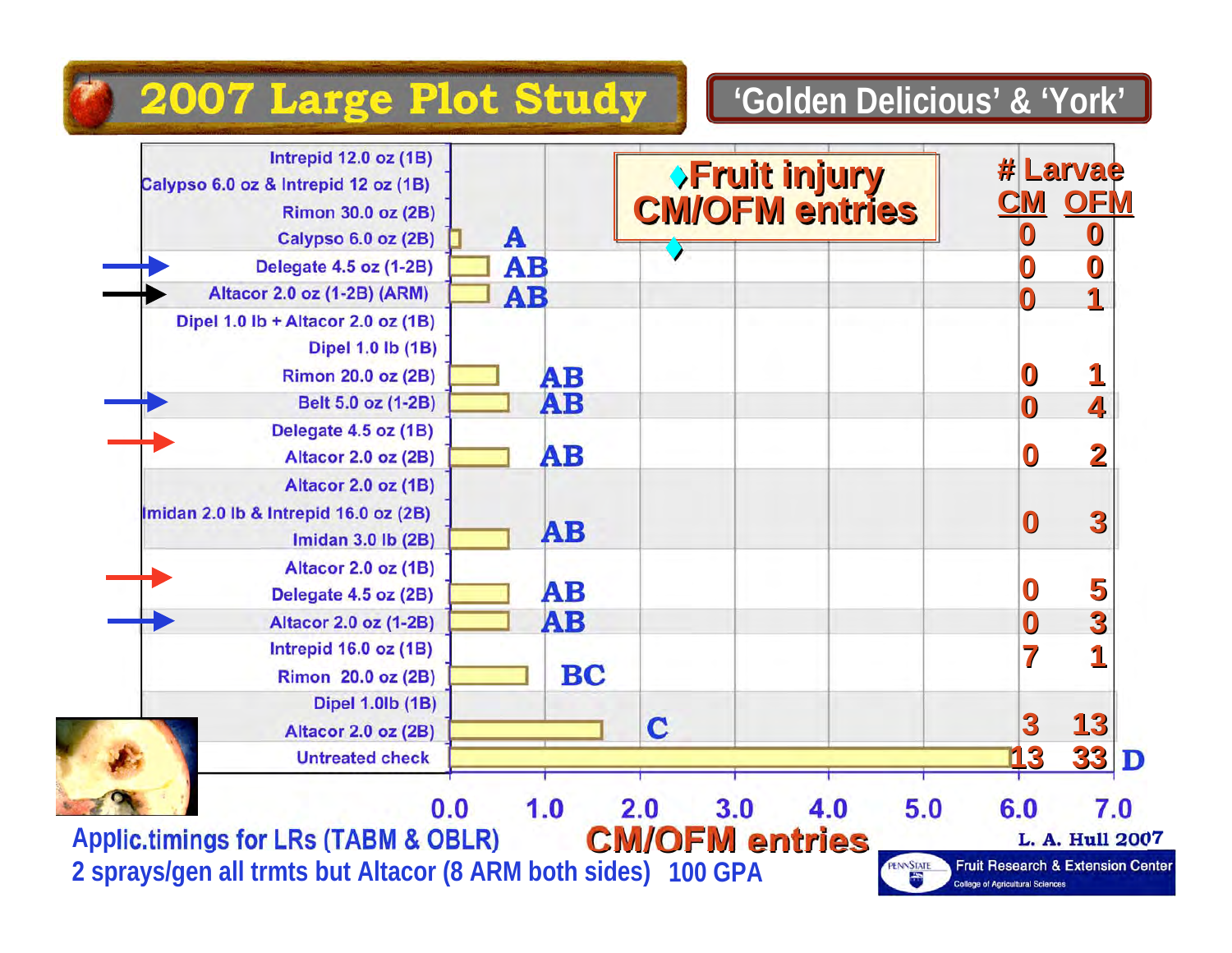

# **2008 Large Plot Study**

## **Materials and Methods**

- $\mathbb{R}^n$ **11 insecticide treatments**
- $\mathbb{R}^n$ **Untreated check**



- $\mathbb{R}^n$  **Treatments timed for either CM/OFM or TABM/OBLR based on degree day accumulations**
- p. **Plot size - 12-15 tree plots (0.125 acre), 4 reps,** 
	- **14' high trees**
- p. **All treatments applied at 100 GPA as a complete (both sides) or ARM (one side per application)**
- $\mathcal{L}^{\mathcal{L}}$  $\blacksquare$  Fruit injury on 2 cvs/treatment, "frass" apples **for CM/OFM on 'G. Delicious', picked samples for leafroller and CM/OFM on 'Yorking' --**



**1400 apples/trmt/CV apples/trmt/CV**



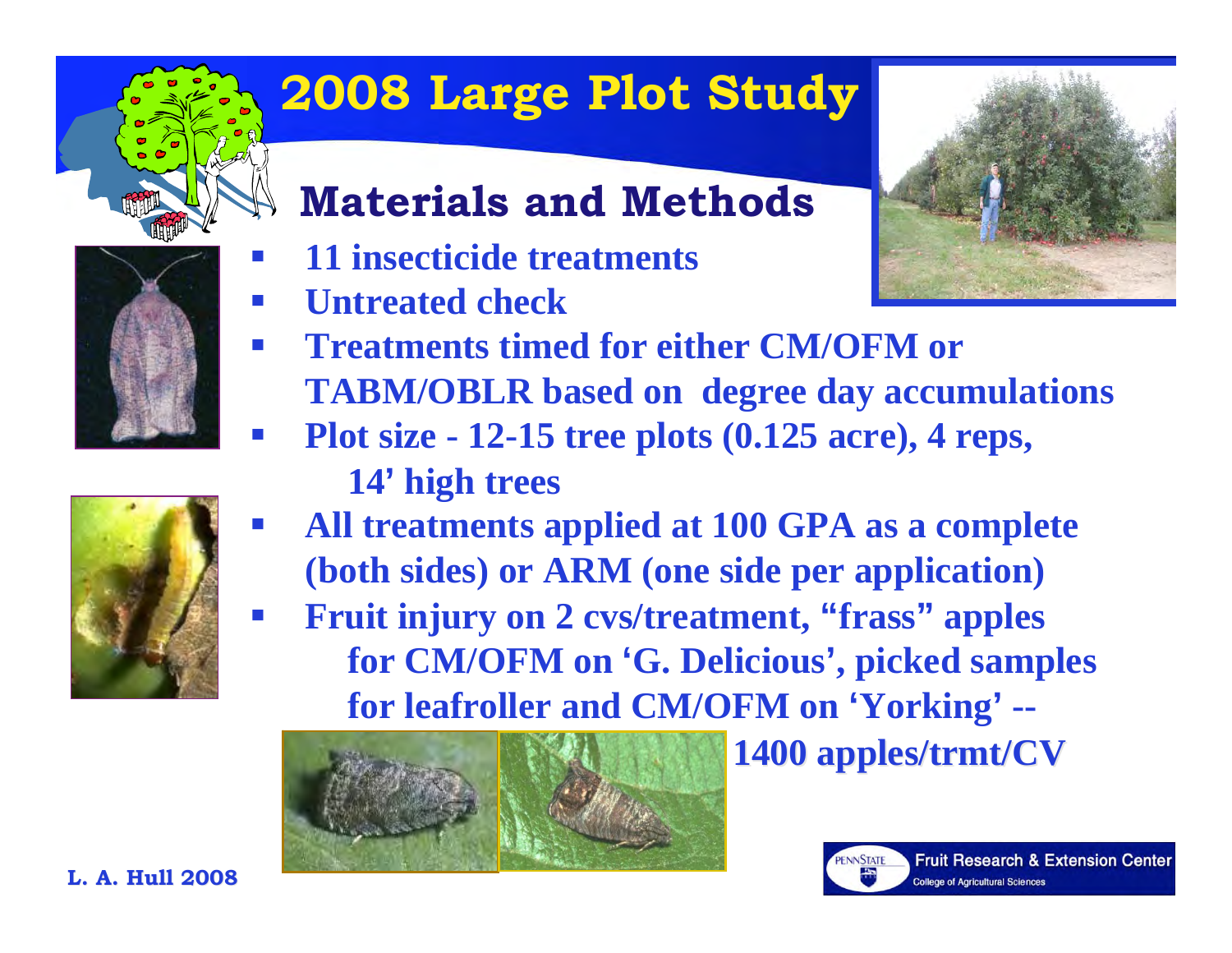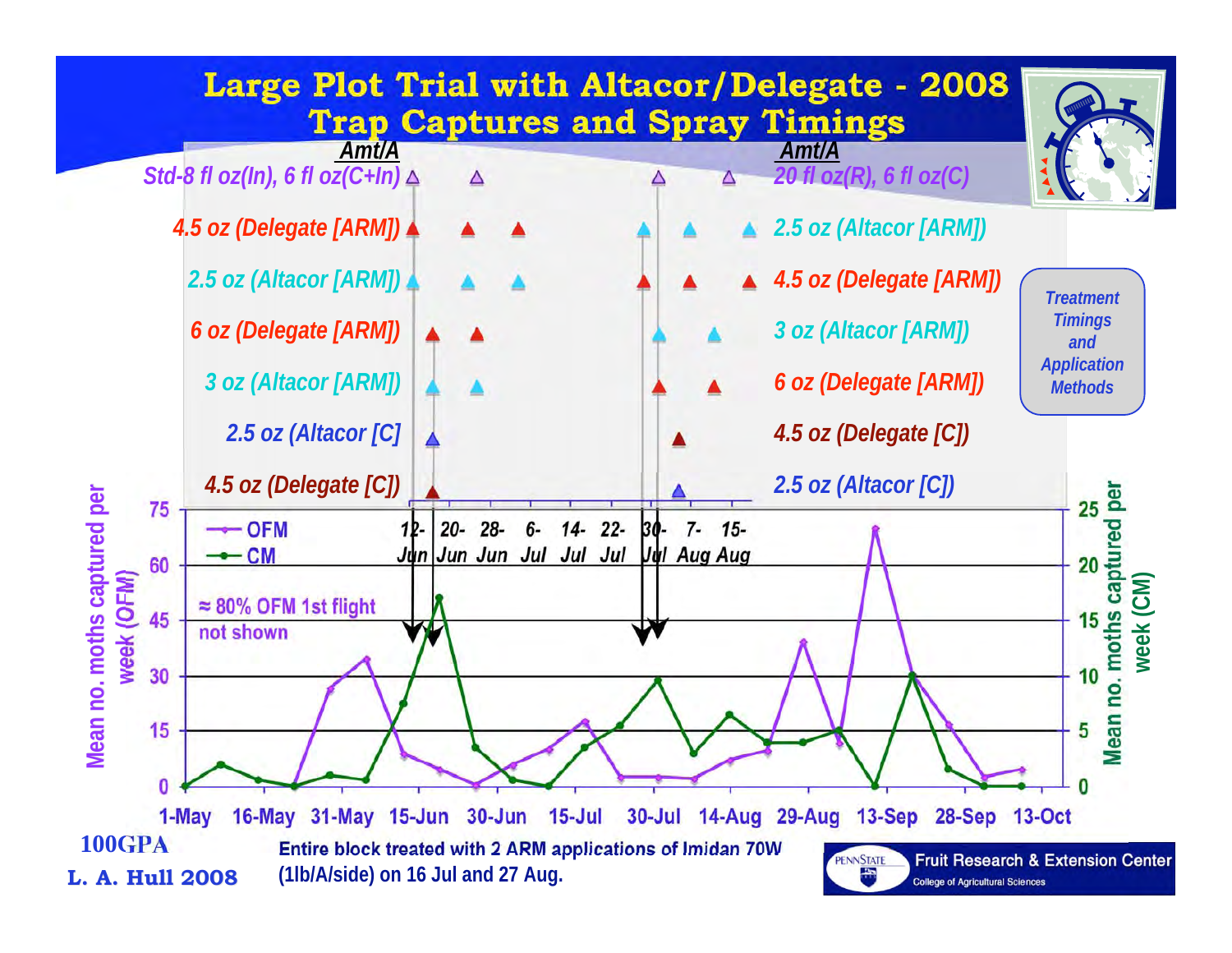#### **Large Plot Fruit Injury / Internal Larvae - 2008**



#### **Total amt/season\***